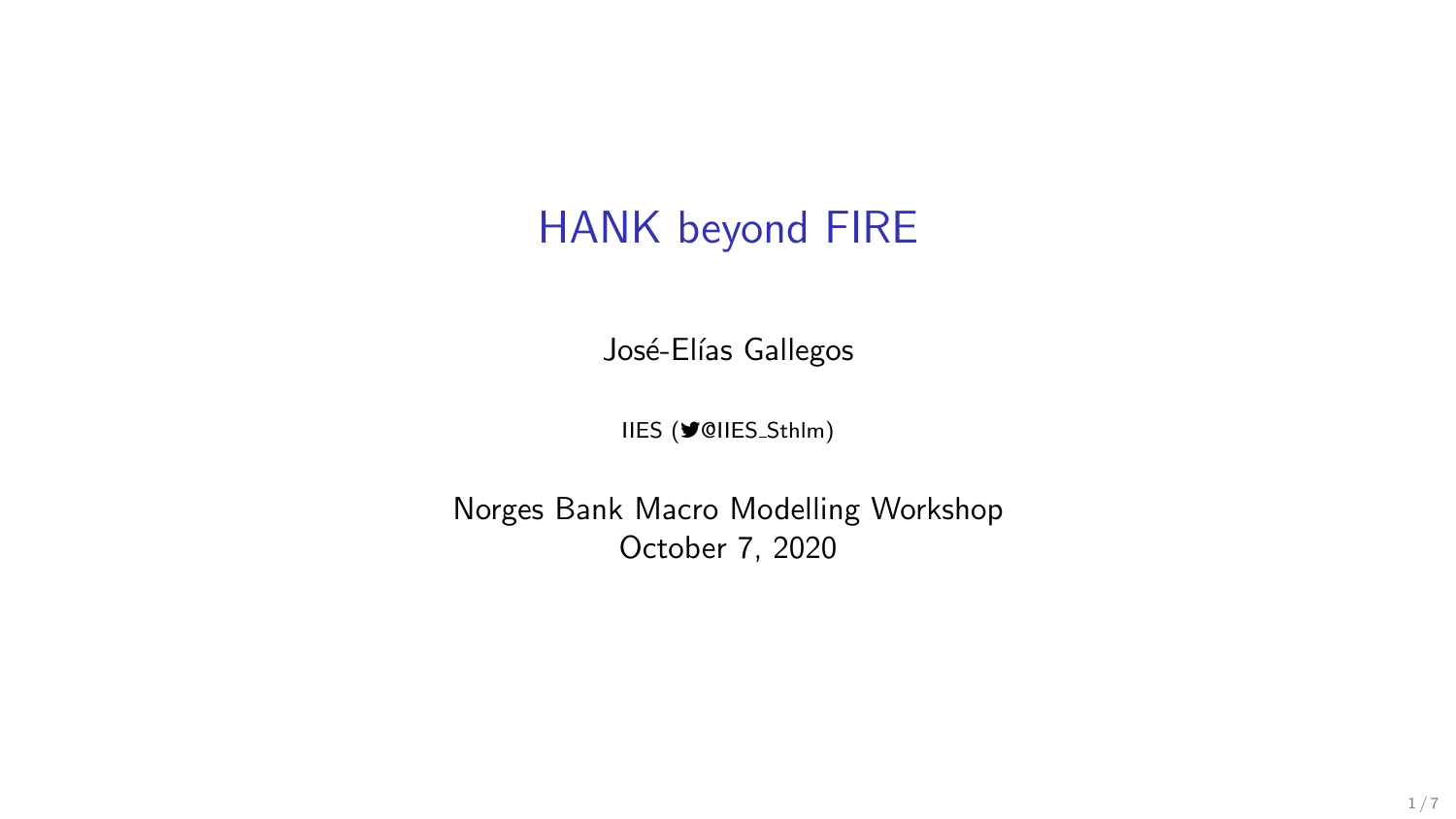### **Motivation**

- $\blacktriangleright$  There is already a RANK under FIRE
- ▶ Why "HANK"? Why "beyond FIRE"?
- Empirical evidence!



 $\blacktriangleright$  Understand the key interaction between these two extensions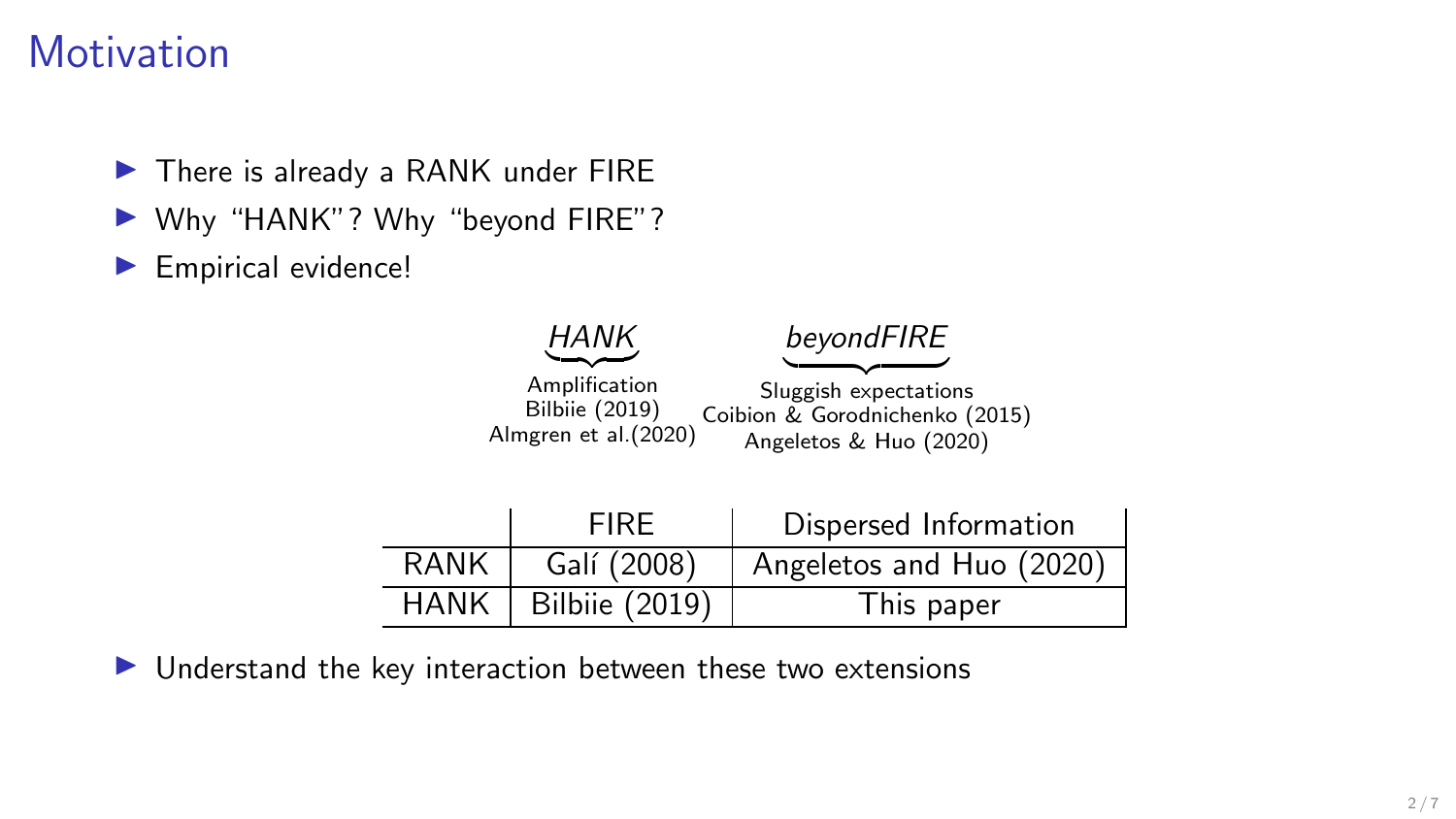## Model

- $\blacktriangleright$  Financial frictions: HANK à la Bilbiie (2019)
	- $\blacktriangleright$  TANK model with transitions
	- $\blacktriangleright$  Generates a precautionary savings motive
- $\blacktriangleright$  Information frictions
	- $\blacktriangleright$  Households and Firms do not observe the monetary shock  $v_t$
	- $\blacktriangleright$  Each agent observes a noisy signal
	- $\triangleright$  We allow households and firms to be differently informed!
	- ▶ Optimal expectations: depend on priors (past) and signal (present)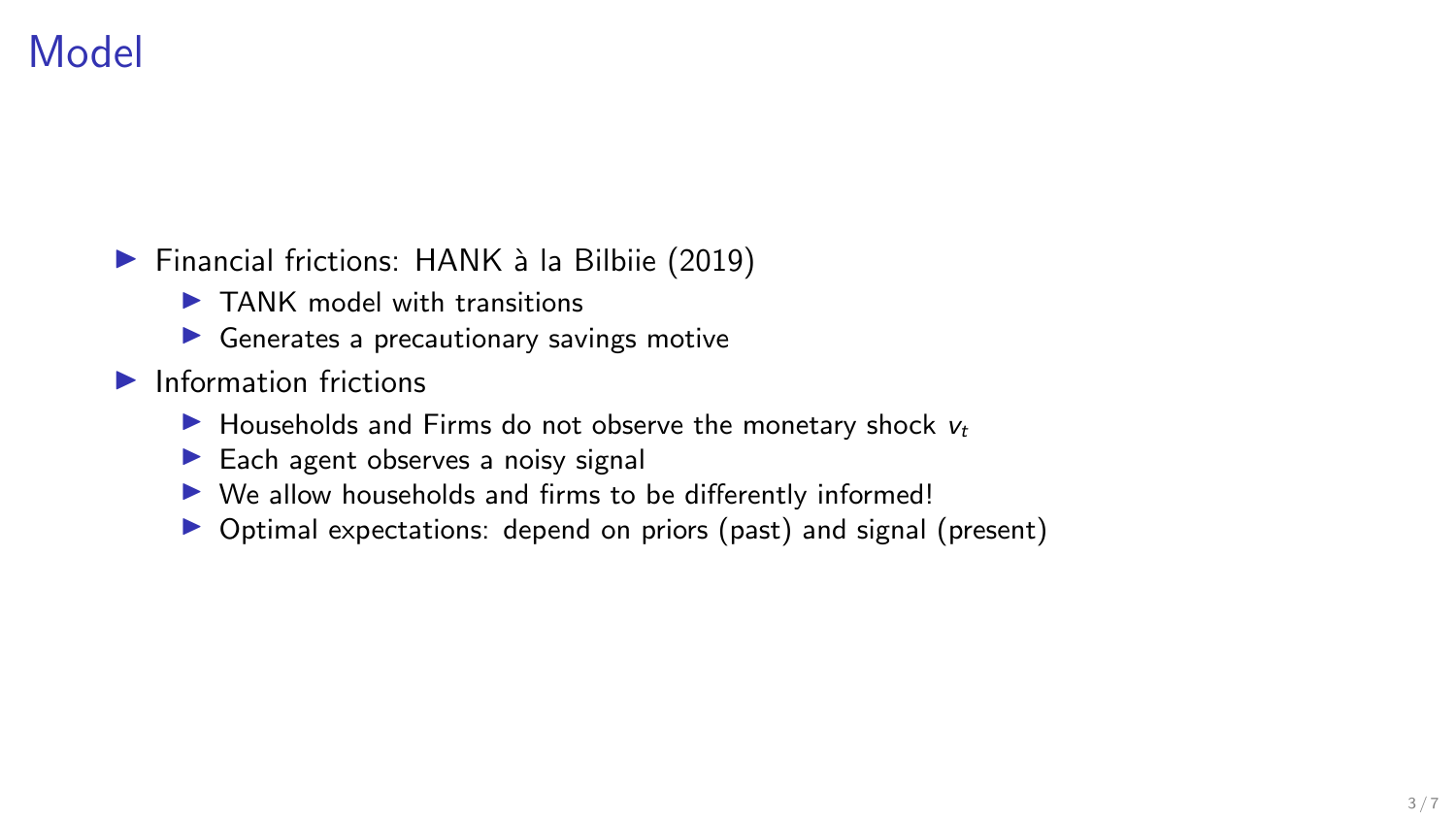# Impulse Response Functions

- ▶ Amplification present: ↑ HtM: ↑ Peak
- $\triangleright$  But  $\downarrow$  magnitude, due to dispersed info
- Differences more sizable on demand side
- $\blacktriangleright$  IRFs have a hump–shape without compromising micro evidence



Figure: Dynamics after a 25bp monetary policy shock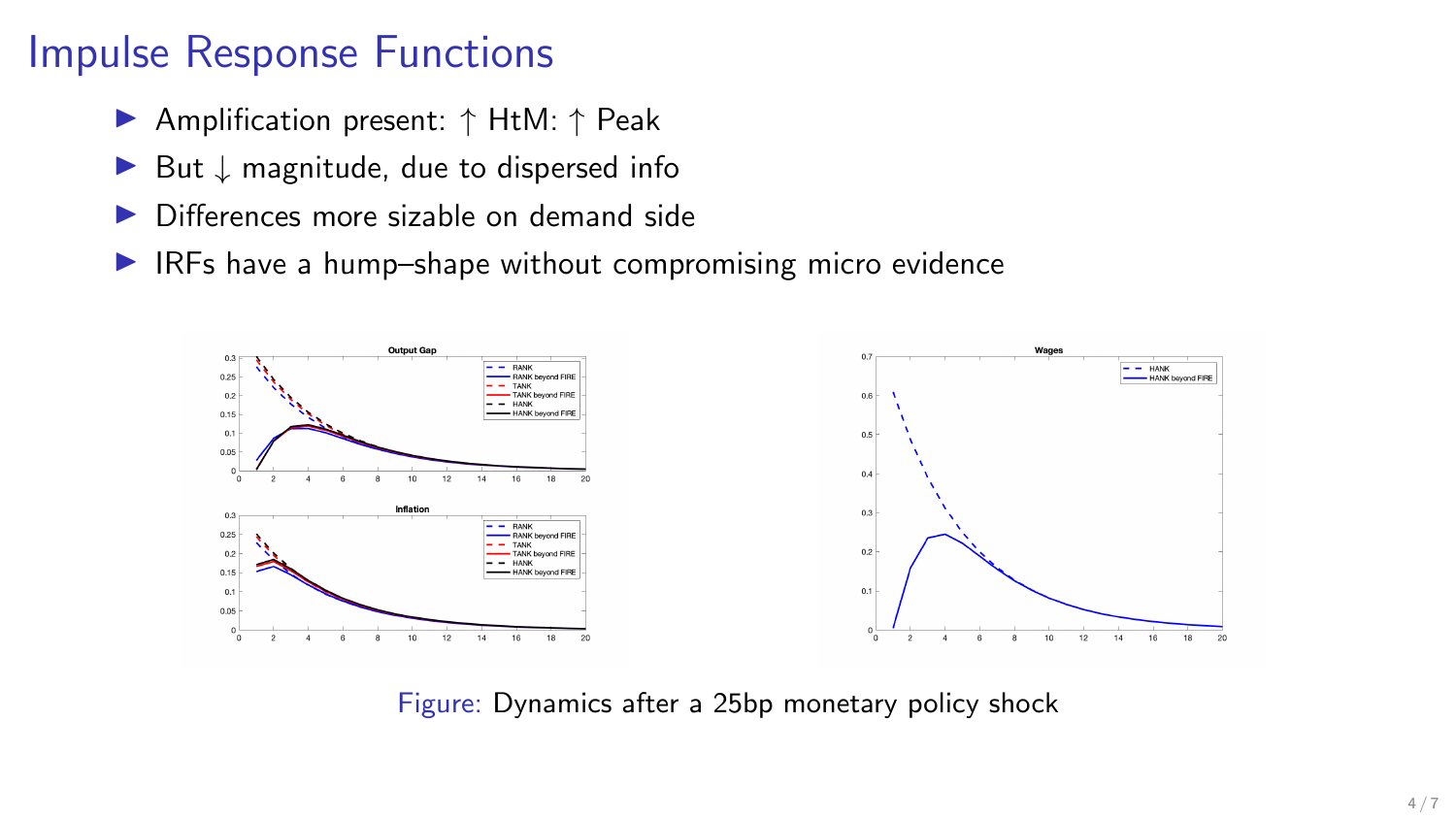# PE vs. GE

◮ Benchmark model: constant PE share

◮ beyond FIRE: PE share initially high, and converges over time to the benchmark value







- $\triangleright$  The amplification result relies heavily on GE effects (wages)
- ▶ Constrained hh need to be perfectly aware of the state of nature *and* of others' actions
- ▶ With dispersed info, individual expectations anchored to priors
- ◮ GE effects, which are the result of higher–order moments, move sluggishly
- ▶ Result: aggregate dynamics entirely driven by PE effects initially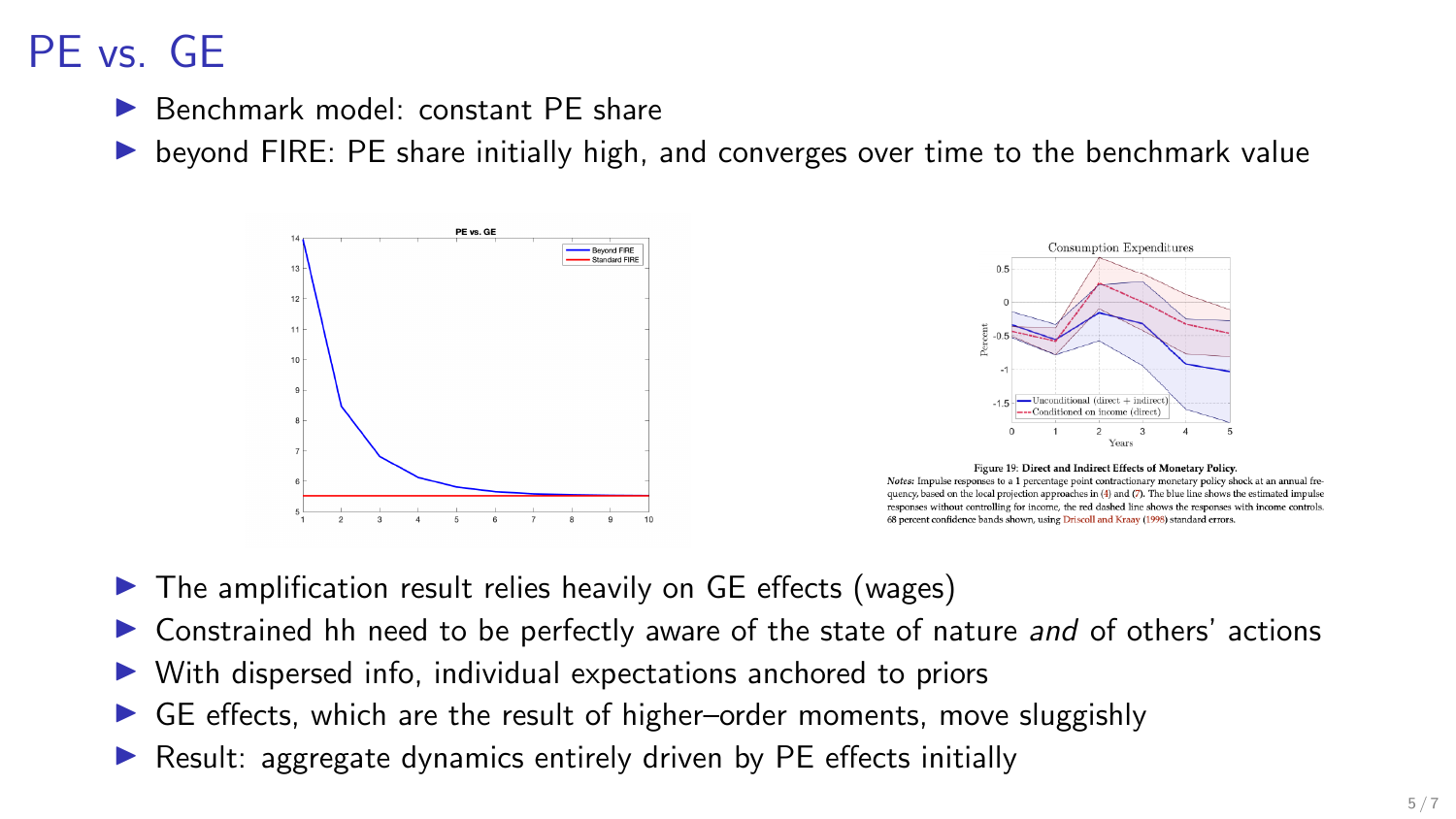## Forward Guidance

- ▶ ZLB binding between periods  $t_1 = t$  and  $t_2 = t + T$
- $\blacktriangleright$  Central Bank controls the real rate
- ▶ Suppose the CB credibly commits to a shock in the future
- ▶ What is the effect on current consumption at each decision period?
- ◮ Benchmark model: <sup>∂</sup>*c<sup>t</sup>*

$$
\frac{\partial c_t}{\partial \mathbb{E}_t r_{t+T}} = -\sigma \frac{1-\lambda}{1-\lambda \chi} \delta^T
$$

▶ Beyond FIRE model